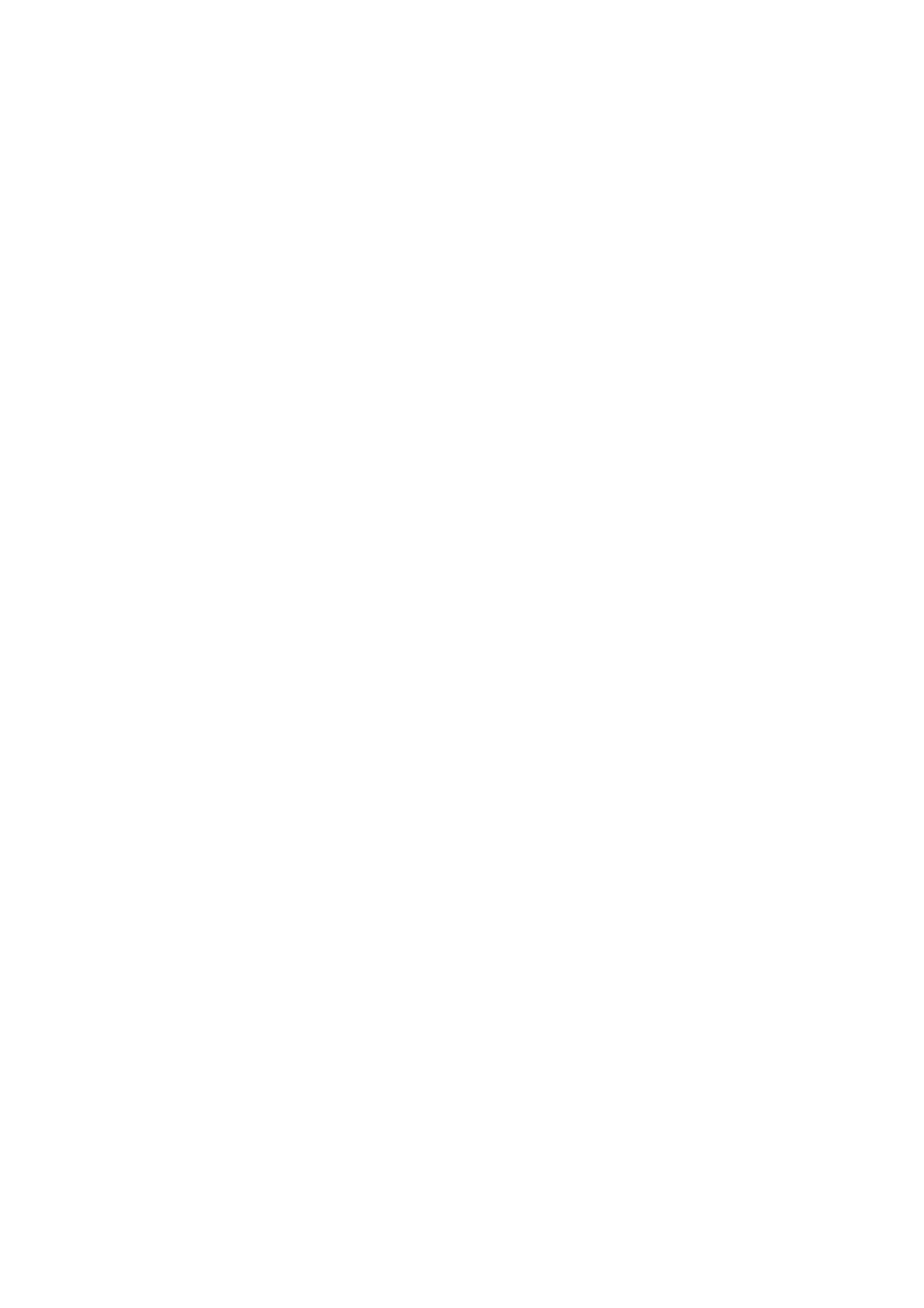The present report is hereby submitted to the executive heads of ILO and ITU and to the insured persons, pursuant to Article 4.7.1.(i) of the Regulations.

# **Main events and trends in 2001**

 Before examining the operations of the Fund in 2001 in detail, the main events that occurred during the course of the year must first be underscored:

- An amended version of the SHIF Regulations and Administrative Rules, approved in 2000, came into force on 1 January 2001. It contains, in particular, a new Schedule of Benefits.
- Agreements including preferential rates for SHIF members and their families were concluded with several pharmacies in and around Geneva. These agreements have been adapted to the new pricing system for medication purchased in Switzerland which was implemented in July.

 The agreement concluded with Sitex SA concerning hospitalization services at home in the canton of Geneva was renewed.

 Details of these agreements were reported in the SHIF Newsletters.

- The Management Committee approved a work programme for the period 2001-2003 (see details in paragraph 5.2.3).
- Mr Yannick D'Haene, the Executive Secretary since April 1999, took up a new position with the International Social Security Association in 2001. Nevertheless, he continued in his position as Executive Secretary of SHIF until the end of the year. Following his departure, a procedure was implemented to recruit a new Executive Secretary. In the meantime, Mr Satoru Tabusa (ILO Human Resources Development Department) was appointed acting Executive Secretary of SHIF.

# **1 The Management Committee and its officers**

**1.1** Pursuant to Article 4.1 of the Regulations, the Management Committee was composed of the following titular (T) and substitute (S) members. An asterisk (\*) next to the name indicates that this committee member also served on the Standing Subcommittee (established under Article 4.7.2 of the Regulations).

# **Composition in 2001**

## **Representing insured persons ILO**

Mr D. Belau (S) Ms I. Cross (T) Ms M. Ecuvillon (S) Mr D. Gold (S) Mr K. Samson\* (T) Mr J.-F. Santarelli\* (T) – *Vice-Chairperson* **ITU**  Mr J. Bacaly\* (T) Mr A. Taylor (S)

## **Representing the Executive Heads ILO**

Mr C. Agbavwe (T) Mr A. Busca (T) Mr W. Jones\* (S) – until 31.03.2001 Mr A. Lumley\*  $(S)$ Mr T. Geckeler  $(S)$  – as of 1.6.2001 Ms K. Kamioka (T) – as of 1.6.2001 Mr A. Castro Gutierrez  $(S)$  – as of 1.6.2001 **ITU**  Mr M. Rolland\* (T) – *Chairperson* 

Mr D. J. Goossen (S)

**1.2** The Management Committee met seven times in the course of 2001 and the Standing Subcommittee four times.

**1.3** At the 138th meeting (20 February 2001), Mr **Michel Rolland** was elected to office as Chairperson and Mr **Jean-François Santarelli** was elected to office as Vice-Chairperson for 2001.

**1.4** Mr **Yannick D'Haene** served as Executive Secretary of the Fund.

**1.5** Dr **H. Celton**, Director of the Joint Medical Service of ILO, ITU, UNOG and WHO, acted as Medical Adviser. Dr **R. Wabitsch** (ILO) and Dr **L. Rutishauser** (ITU) provided continuous direct assistance and support to the Fund.

**1.6** At its 143rd meeting (October 2001), the Management Committee decided to appoint the external auditors of ILO and ITU to audit the accounts of the Fund in accordance with Article 4.14 of the Regulations of the Fund.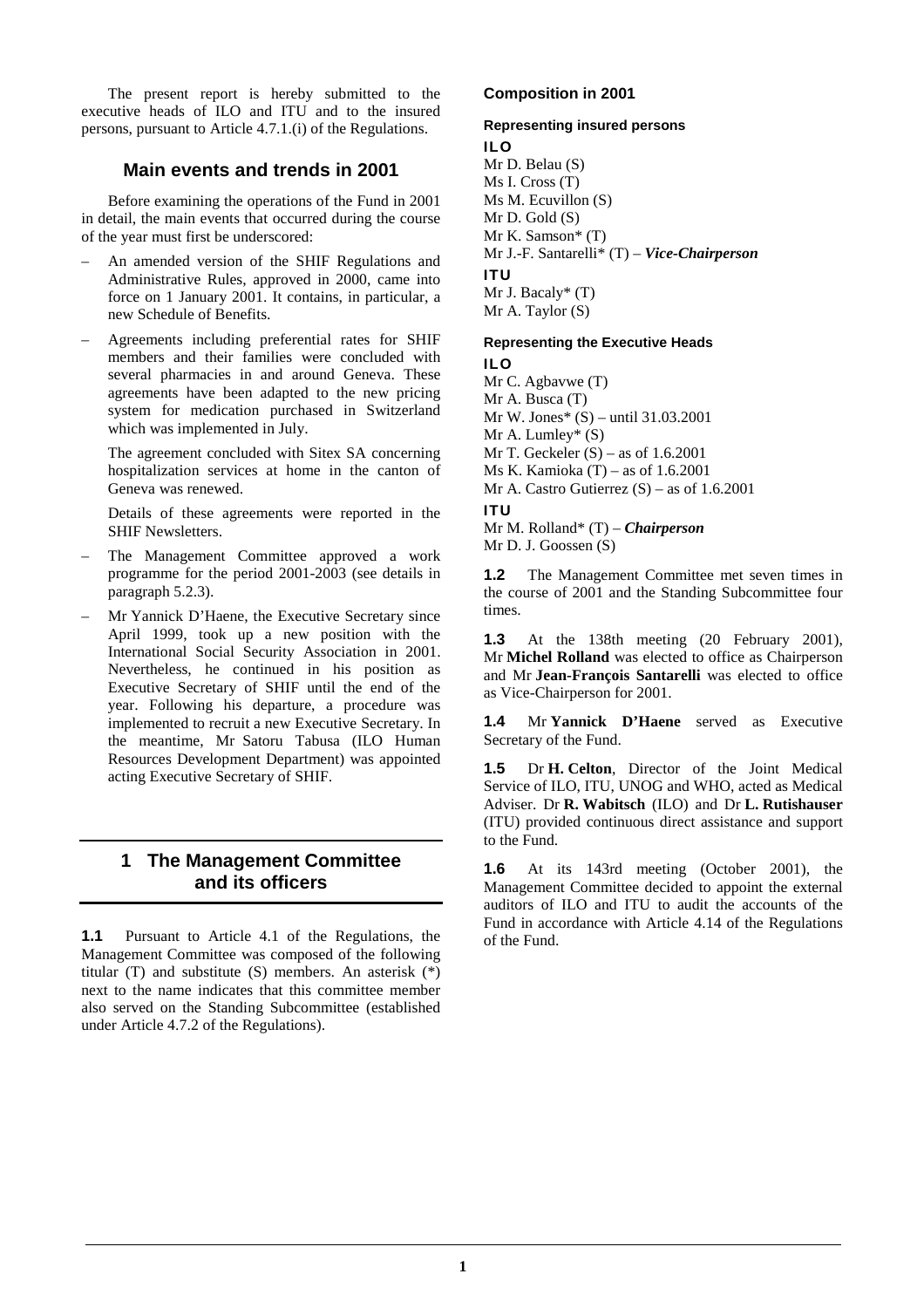# **2 Financial situation**

#### **Introduction**

 After having recorded a net operating deficit in 2000, SHIF accumulated an operating surplus of USD 766 794 by the end of 2001 (before adjusting the level of accrued liability for unsettled claims) due mainly to the following reasons:

 First of all, there was a slight increase in the total contributions recorded as a result of the favourable effect of exchange rate fluctuations and the increase in the number of contributing members.

 Secondly, as compared to 2000, there was a reduction in the total benefits paid mainly due to some delay in processing claims for reimbursement that occurred at the end of the year.

 To take account of this delay, SHIF increased the level of accrued liability for unsettled claims by USD 700 000 (see paragraph 2.4 for details). This increase of USD 700 000 appears under item 3 of the *Income and Expenditure Statement for the financial year 2001* (**Annex II**). The final result from the operational activities was a net surplus of USD 5 994 in 2001 as compared to a *net deficit* of USD 35 724 in 2000.

## **2.1 Financial reports**

**2.1.1** As at 31 December 2001, the Fund had assets valued at USD 38 597 280 and liabilities of USD 6 547 258 (consisting essentially of accrued liability payable in the following year for medical care provided but for which claims had not been submitted or processed during the reporting year – see paragraph 2.4).

 The *balance sheet* (**Annex I**) provides details on assets, liabilities and the Guarantee Fund balance at the end of 2001 together with comparative figures for 2000.

 The Guarantee Fund balance amounted to USD 32 050 022 at the end of 2001 compared to USD 29 184 545 at the end of 2000. This increase is mainly due to net revaluation of assets caused by a favourable fluctuation of exchange rates (the USD/CHF exchange rate went from 1.76 at the end of 2000 to 1.65 at the end of 2001).

**2.1.2 Annex II** of the present report presents an *income and expenditure statement* for 2001. The first part of this statement reflects the Fund's *operating activities* (i.e. contributions collected and benefits paid).

 It must be pointed out that the expenditure figures do not reflect the full amount of benefits to be paid for a given financial year. The expenditure figures in the statement represent the actual cash paid during the year only. Therefore an accrued liability for unsettled claims has been established to account for the estimated benefits payable in respect of medical care provided and for which reimbursement claims have not been submitted or yet been processed at the end of 2001. (See paragraph 2.4 for details.)

**2.1.3** *Contributions collected and benefits paid*: Figure 1 shows the status of the contributions collected and benefits paid for the year under review and for the years going back to 1993. The information relating to expenditure on benefits is analysed in detail in Chapter 4 of this report.

#### **Figure 1. Comparative table of contributions collected and benefits paid in 1993-2001**

#### **(million USD)**

| <b>YEAR</b> | <b>TOTAL</b><br><b>CONTRIBUTIONS</b> | <b>TOTAL</b><br><b>BENEFITS</b> | <b>NET</b><br><b>TOTAL</b> |
|-------------|--------------------------------------|---------------------------------|----------------------------|
| 2001        | 21 883 384,00                        | 21 116 590,00                   | 766794,00                  |
| 2000        | 20 984 385,00                        | 21819924,00                     | $-835539,00$               |
| 1999        | 21822069,00                          | 20676071,00                     | 1145998,00                 |
| 1998        | 21833169,00                          | 19863597,00                     | 1969572,00                 |
| 1997        | 21 556 453,19                        | 20722113,33                     | 844 339,86                 |
| 1996        | 23 344 649,96                        | 22 453 935,66                   | 890714,30                  |
| 1995        | 23566363,61                          | 22 141 335,77                   | 1425027,84                 |
| 1994        | 20810096,45                          | 17940444,99                     | 2869651,46                 |
| 1993        | 19367560,87                          | 16987031,91                     | 2380528,90                 |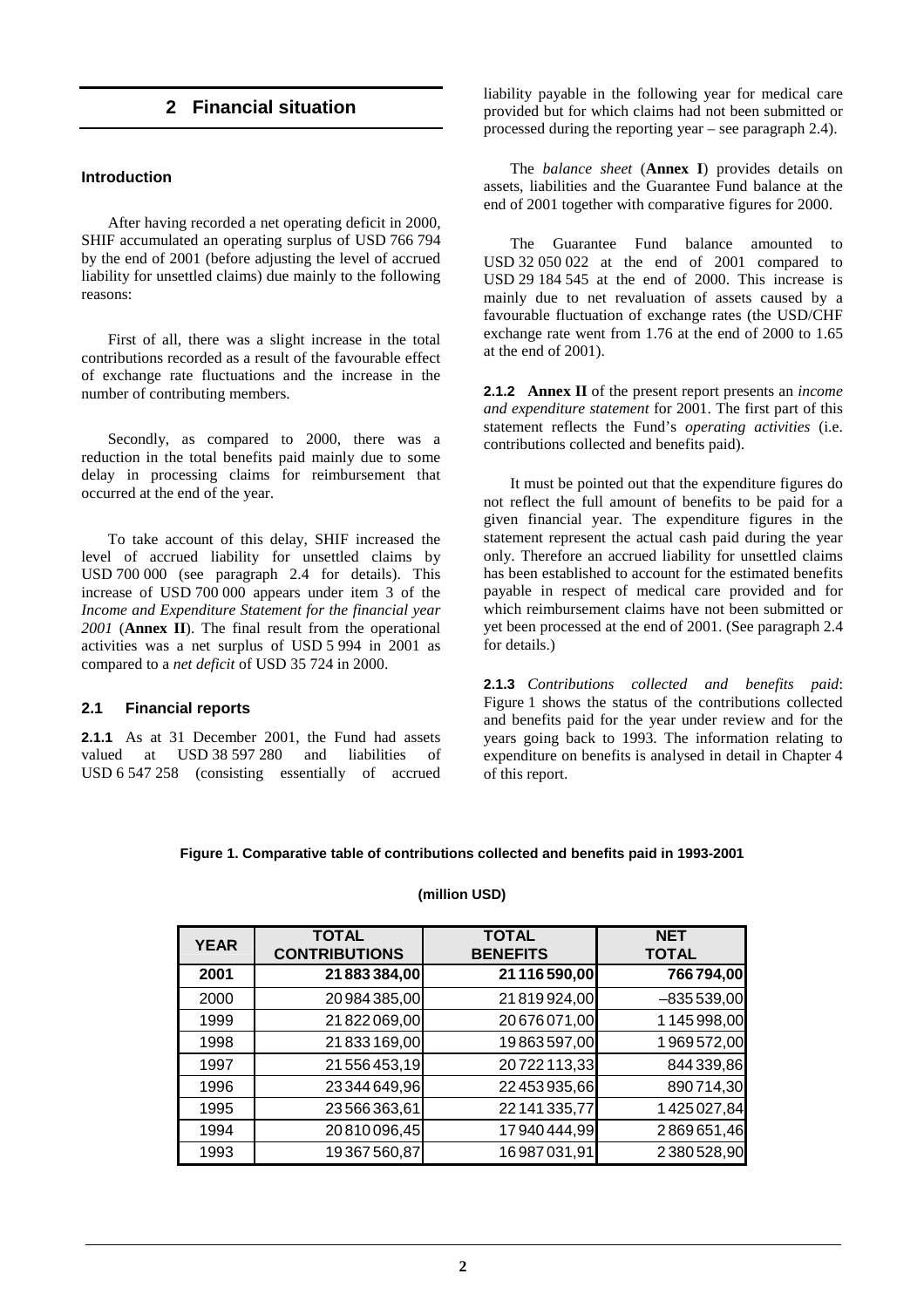It must be pointed out that these figures are susceptible to the exchange rate fluctuations of the Swiss franc and most other currencies against the US dollar.

 This phenomenon explains the increase in total contributions collected in 2001, which amount to USD 899 002 (i.e. +4.28% compared to 2000).

 The income and expenditure statement provides a basis for identifying the *average contribution paid* by Fund members. Taking the totals first, *which henceforth exclude voluntarily covered dependants*, the average contribution income per *contributing member* was USD 3 521.72 in 2001 as against USD 3 433.45 in 2000.

 Although the number of contributing members increased slightly between 2000 and 2001, the difference in contribution income is partly due to the favourable effect of exchange rate fluctuations.

 The total contribution income consists of the payments made by members and the organizations' contributions. The average amounts paid by contributing members and by ILO and ITU respectively (all categories combined), expressed in US dollars, were as follows:

|                         | 1999       | 2000     | 2001     |
|-------------------------|------------|----------|----------|
| Contributing<br>members | 1589.78    | 1 483.32 | 1518.49  |
| Organizations           | 2 0 6 9.85 | 1950.15  | 2 003.23 |
| <b>TOTAL</b>            | 3659.63    | 3 433.45 | 3521.72  |

 The total benefits paid in 2001 decreased by USD 703 334 as compared to the previous year due to the delay in processing claims for reimbursement. To take this factor into account, the accrued liability for unsettled claims was increased by USD 700 000 – see paragraph 2.4 below.

**2.1.4** The second part of the statement reflects transactions of the *Guarantee Fund investments and a temporary surplus fund balance*. The net income from investments (Item 10) amounted to USD 1 053 113 in 2001 as compared to USD 1 119 895 in 2000.

 The revaluation of non-US dollar assets and liabilities at the end of the financial year is reported under Item 12 of the statement. **In 2001, the Fund recorded a revaluation gain of USD 1 806 371 as compared to a revaluation loss of USD 2 863 384 in 2000.**

 It should be noted that some of the assets and liabilities of the Fund are held in currencies other than the US dollar, which is the accounting and reporting currency of the Fund.

 Assets and liabilities are thus revalued every month in US dollars, at the United Nations exchange rate.

 Since Item 12 represents the net exchange/gain arising from revaluing assets and liabilities, it cannot be associated with either the investments or the operational activities of the Fund.

 Consequently, in order to obtain a better picture of the financial situation of the Fund, *it is more meaningful to refer to Item 11 of the Income and Expenditure Statement for the net surplus (Figure 2).* In 2001 surplus amounted to USD 1 059 108 as compared to USD 1 084 171 in 2000 and USD 2 151 692 in 1999.

#### **Figure 2. Operating surplus (million USD)**

| 4.5<br>3.5<br>2.5<br>1.5<br>0.5 |     |     |     |     |      |               |
|---------------------------------|-----|-----|-----|-----|------|---------------|
| $-0.5$                          | 96  | 97  | 98  | 99  | 2000 | 2001          |
| Operating<br>surplus            | 0.1 | 1.8 | 1.7 | 1.1 |      | $-0.03$ 0.005 |
| Net surplus                     | 2.6 | 3.4 | 4.1 | 2.1 |      |               |

**2.1.5** The proportion of the net return on investments as against the net operating surplus has fluctuated considerably in recent years.

 In 1998, the net return on investments exceeded the operating surplus, accounting for 59% of the net surplus of the Fund (before taking revaluation gain/loss into account).

 In 1999, the situation was reversed, the net yield on investments dropping to slightly below the net operating surplus and accounting for 45% of the net surplus of the Fund.

 In 2001, as in 2000, the net yield on investments represented almost 100% of the net surplus of the Fund (Figure 3).



# **2.2 Investments**

**2.2.1** The Fund's investments are entrusted to two professional portfolio managers.

 The first one, *Crédit Suisse Asset Management Ltd of London (CSAM)*, was appointed in 1991 by the ILO financial services in agreement with the Management Committee; the second one, *Fleming Investment Management Ltd of London*, which became *J.P. Morgan Fleming (JPMF) Ltd* in 2001, was appointed in 1994.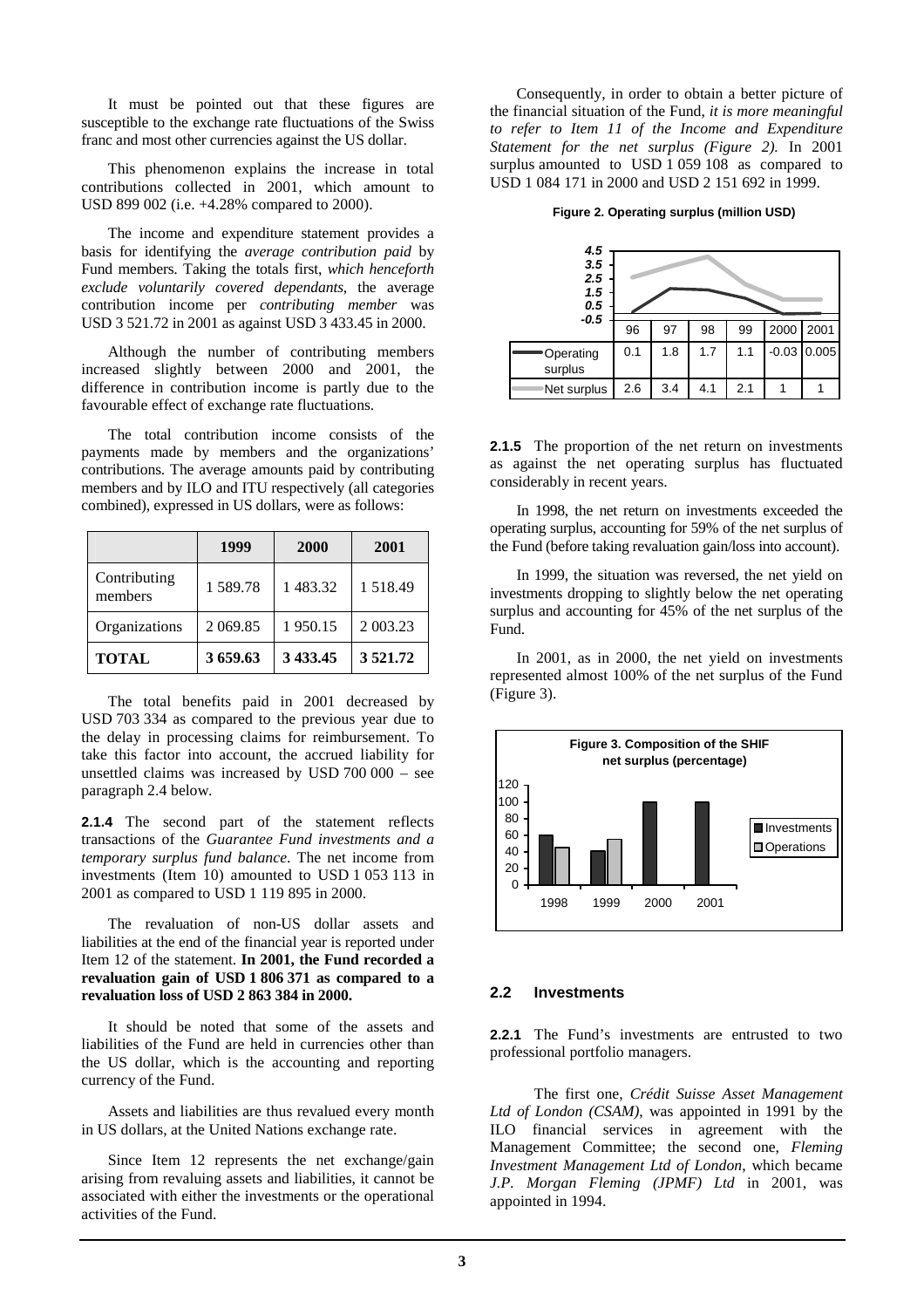In August 2000, the investment bank *Fleming* was taken over by the *Chase Manhattan Bank of New York*  and later the same year the latter merged with the US bank *J.P. Morgan Co*.

**2.2.2** Investment policy is aimed first at the protection of capital (asset value), and second at the long-term maximization of income. Both portfolios are administrated in Swiss francs and are composed mainly of medium- and long-term fixed-income securities. The guidelines allow investment in other currencies as well, up to a maximum of 30% of the value of the portfolio.

**2.2.3** As at 31 December 2001, the book value of the CSAM portfolio was USD 17 181 685, and that of the JPMF portfolio USD 12 510 987. Portfolio market values at the same date were USD 17 156 652 and USD 12 583 536 respectively.

 The predominant currency for both portfolios in respect of investments is the Swiss franc, even though the accounting currency of the Fund is the dollar. The US dollar figure quoted for the externally managed portfolios therefore depends on the exchange rates used to convert end-of-year value (USD 1.00 = CHF 1.76 at 31 December 2000, USD 1.00 = CHF 1.65 at 31 December 2001).

**2.2.4** *Portfolio performance*, based on market values expressed in Swiss francs, stood at **3.88%** for **CSAM** and **4.38%** for **JPMF** at the end of 2001. Since the portfolios were created, the average annual return has been 4.72% for CSAM and 5.32% for JPMF. The management fees collected by the portfolio managers are in both cases a fixed percentage of the market value that is paid at the end of each quarter.



**2.2.5** A temporary excess fund is managed by the ILO Financial Services Department.

The balance has accumulated in recent years.

 As at 31 December 2001, the value of short-term investments managed by the Financial Services Department of the ILO amounted to USD 8 553 839.

 The average performance of these investments was 6.31% in 2001 and 8.36% in 2000 (net of exchange gains or losses, and of administrative and bank charges).

 The Management Committee discussed the possibility of transferring this capital into the portfolios managed by CSAM and JPMF. However, in accordance with the recommendations made by the Financial Services Department, it was decided to reconsider this possibility given that the short-term investments managed by the ILO have shown very positive results.

## **2.3 Guarantee Fund**

**2.3.1** Article 3.8 of the Regulations in force as from 1 January 2001 sets the level of the Guarantee Fund at between one-sixth  $(= 6 \text{ months})$  and one-half  $(= 18 \text{ m})$ months) of Fund expenditure over the previous three financial years.

**2.3.2** At the end of 2001, the Guarantee Fund stood at USD 32 050 022 as against USD 29 184 545 in 2000 (**Annex III**). As a result of this increase (+9.8%), the level of the Fund is just over the maximum set at USD 31 781 293.

 It is important to note that, calculated in Swiss francs (currency in which most benefit payments are made), the Guarantee Fund increased by 2.9% in 2001 (from CHF 51 364 797 at the end of 2000 to CHF 52 882 536 at the end of 2001).



#### **Figure 5. SHIF Guarantee Fund (million USD )**

## **2.4 Accrued liability for unsettled claims**

 It has been the practice to establish accrued liability for unsettled claims, given that the Fund's financial reporting for the operational activities is done on a cash basis rather than on an accrual basis. The accrued liability for unsettled claims for the 2001 financial year was evaluated by the Actuary taking account of the benefits paid per processing year since 1990. This liability was estimated at USD 6 200 000 at the end of 2001 as compared to USD 5 500 000 at the end of 2000.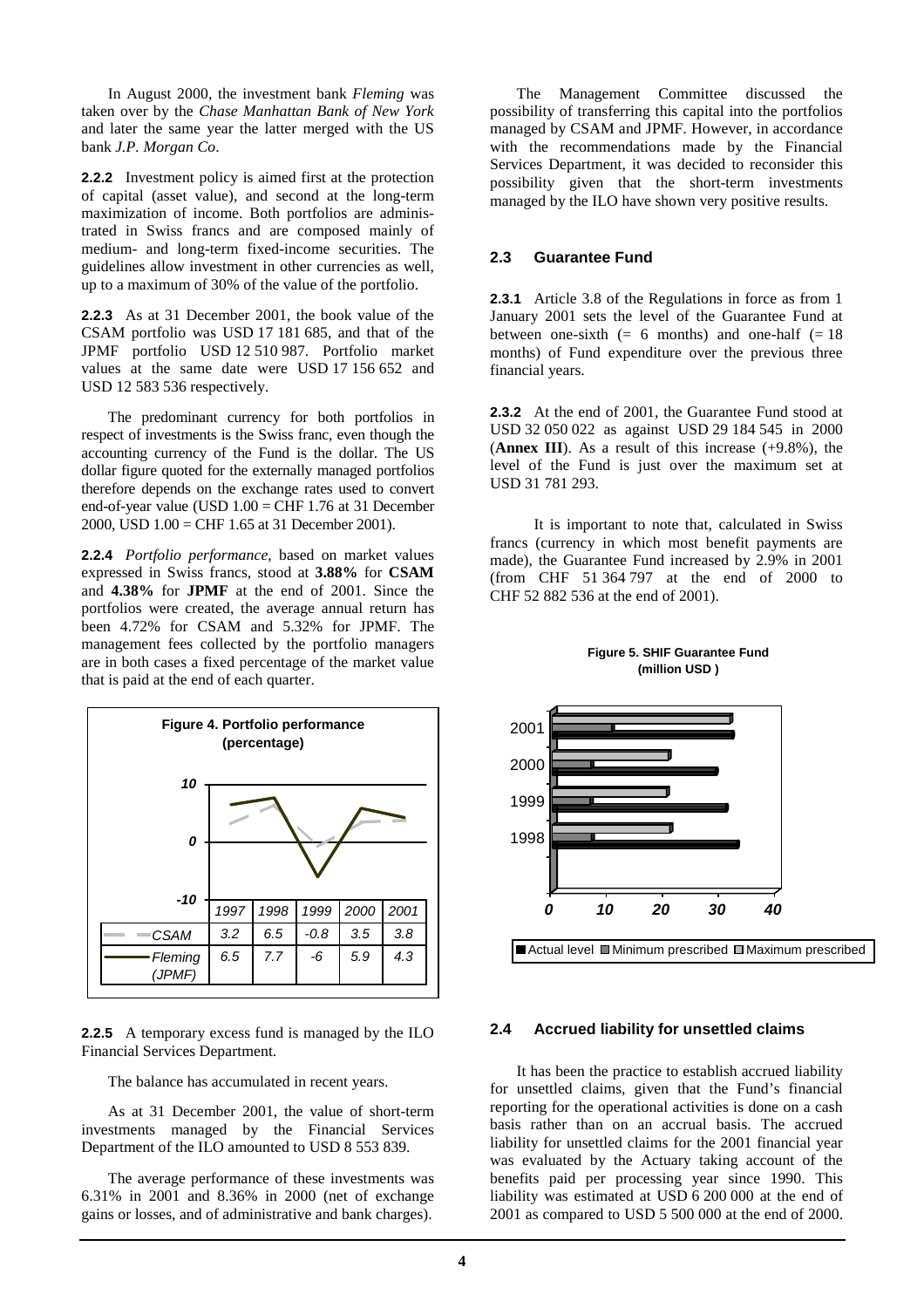This increase of USD 700 000 appears under Item 2 of *Assets and Liabilities Statement* (**Annex I**) and Item 3 of the *Income and Expenditure Statement for the financial year 2001* (**Annex II**). In accordance with the recommendations of the ILO External Auditor, these items have been reworded to read "*Accrued liability for unsettled claims*".

## **2.5 Voluntary coverage of dependants**

 Under the Regulations, contribution rates in respect of voluntarily covered dependants (VCD) have to be set so as to make this group self-supporting, with no contribution being paid by the organizations for these persons.

 In the context of an annual review, the Management Committee decided to base contribution rates for this group on the results of the last five financial years.

 Pursuant to that decision, the level of contributions was set as follows as of 1 July 1997: children under 30 years of age: USD 110/month; spouses: USD 285/month; parents and parents-in-law: USD 485/month.

 The number of voluntarily covered dependants stood at **723** at the end of 2001.

 A summary of the annual and cumulative results of this group for the years 1996 to 2001 is set out in **Annex IV**.

## **3 Trends in membership**

#### **3.1 Overall trend (see Annexes IV and V)**

 The total number of persons insured at 31 December 2001 was 11 830 in 2001 as against 11 730 in 2000, excluding voluntarily covered dependants.

**Figure 6. Number of insured persons 1985-2001**



 After having stabilized between 1998 and 2000, the total number of insured persons rose slightly in 2001. In the course of that year the total membership was thus composed of 5859 contributing members, 5 971 automatically covered dependants (**Annex V**) and 723 voluntarily covered dependants.

It is interesting to note **that the average age by category of insured persons** (excluding voluntarily covered persons) is as follows:

> **serving contributing members**: 45 years automatically covered spouses: 46 years automatically covered children: 11 years

> **retired contributing members**: 70 years automatically covered spouses: 66 years automatically covered children: 16 years

**3.2** *ITU's share in Fund membership continued to increase between 2000 and 2001*. The following figures show the distribution of insured persons between ILO and ITU since 1997, expressed in percentage (see **Annex V**):

|                                            | 1999       |            | 2000       |            | 2001       |            |
|--------------------------------------------|------------|------------|------------|------------|------------|------------|
|                                            | <b>ILO</b> | <b>ITU</b> | <b>ILO</b> | <b>ITU</b> | <b>ILO</b> | <b>ITU</b> |
| $Head quarters +$<br>$local staff + Turin$ | 70.3%      | 29.7%      | 72.4%      | 27.6%      | 71.1%      | 28.9%      |
| Experts                                    | 89.6%      | 10.4%      | 88.7%      | 11.3%      | 87.3%      | 12.7%      |
| Retirees                                   | 75.5%      | 24.5%      | 74.5%      | 24.5%      | 75.0%      | 25.0%      |
| Dependants                                 | 76.3%      | 23.7%      | 75.2%      | 24.8%      | 75.3%      | 24.7%      |
| <b>Total</b>                               | 74.6%      | 25.4%      | 74.7%      | 25.3%      | 74.4%      | 25.6%      |

**3.3** In the period from 2000 to 2001, the number of insured persons in posts at headquarters  $(IIO + ITU)$ increased slightly.

 The number of insured persons in external offices showed a downward trend.

 Meanwhile, the proportion of retired persons continued to rise, reaching 39.7% of the total of contributing members in 2001 as against 38.9% in 2000 (**Annex V**).



**3.4** The number of dependants stood at 5 971 in 2001 as against 5 952 in 2000, which reflects a slight upward trend.

*For many years the number of dependants per contributing member has been decreasing*, dropping from a rate of 1.12 in 1997 to 1.02 in 2001. The steady decline in the number of dependants must be related to the steadily growing proportion of women carrying out professional activities on the one hand, and to the lower number of dependants of retired persons on the other hand.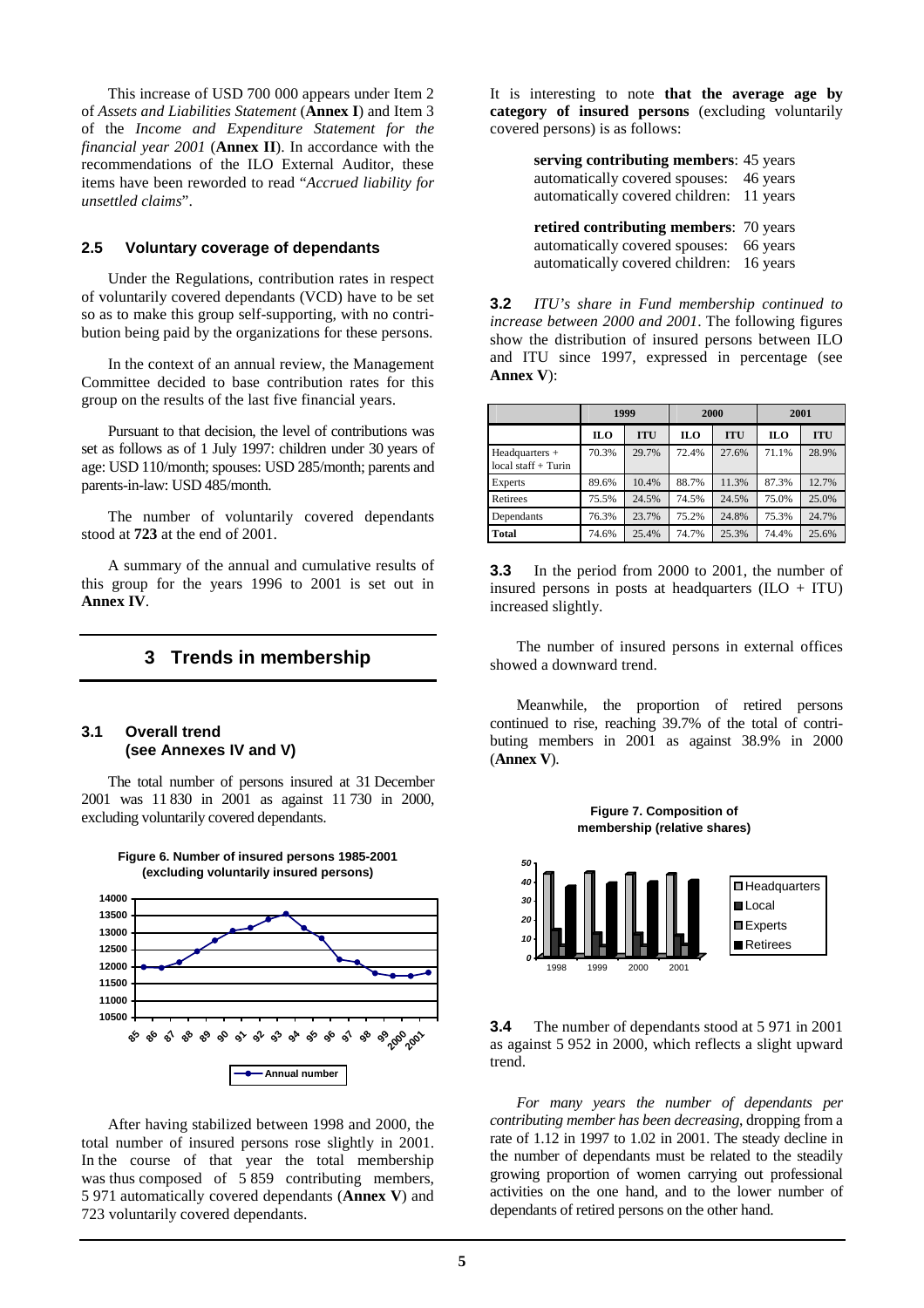The number of automatically covered dependants per serving official was 1.32 in 2000 and 2001, whereas the rate for retired persons was 0.56.

 ITU officials appear to have the fewest dependants, the rate being 0.96 dependants per insured member in 2001 (as against 1.04 for the ILO).

 It should be noted that there are still disparities among ILO officials. Although the number of dependants per serving contributing member at headquarters was 1.21 in 2001, it rose to 1.80 for field staff.

# **4 Analysis of benefits paid**

**4.1** The total *benefits paid* (**Annex VI**) amounted to USD 21 108 044 in 2001, i.e. a decrease of 3.08% over the 2000-01 period.

 This decrease should be analysed while considering two factors:

 First of all, a delay in processing claims for reimbursement that occurred during the course of the year led to a reduction in the total amount of benefits recorded in the *income and expenditure statement* compared with the previous year (see paragraph 2.1.2 for details).

 Secondly, as the overall amount of benefits is calculated in US dollars, exchange rate fluctuations must be taken into account in this analysis.

 It should be noted that medical costs reimbursed by SHIF in Swiss francs reflect the steady increase in health costs in Switzerland. The benefits paid for costs incurred in Switzerland represent almost two-thirds of the total, as reflected in Figure 8.



 In order to better explain the increase in health costs in Switzerland, it is interesting to note that, according to a study conducted by the Federal Social Insurance Office (OFAS), the benefits paid under the terms of the compulsory LaMal health-care insurance rose from CHF 10 808.2 million in 1994 to CHF 14 620.5 million in 1999, which reflects a rise of 35.27%. According to OFAS forecasts, the rise in costs for 2001-02 will be 4.2%. In particular, sharp increases are expected for the following items of expenditure: doctors' surgeries, hospitals and medication.

**Annex VIII** shows the development of benefits paid, taking 1994 as the base 100. It appears that the benefits paid in 2001 fell by 3.73% as against those paid in 2000. We recall that this decline must be considered in the light of the delay in processing claims that occurred at the end of the year.

**4.2** In 2001 the benefits paid per *contributing member* (excluding voluntarily covered persons) amounted to USD 3 378.66.

 The benefits paid per *insured person* (excluding voluntarily covered persons) amounted to USD 1 673.33.

**Annex XI** shows the movement of benefits paid per dollar of contribution for the various categories.

For **USD 100** paid to the Fund as contributions in 2000, for each category of insured person, the Fund paid out **USD 76** in the form of benefits to headquarters officials and field staff, **USD 36** to experts and **USD 127** to retirees.

## **4.3 Benefit statistics (Annexes VI, VI bis, VII, VIII):**

 *Compared to 2000, the items of expenditure (according to the Schedule of Benefits) show a slight decrease spread over all categories. Nevertheless, it is to be noted that the total of all the benefits calculated at 31 December 2001 and examined in detail in this section does not include the expenditure which remained to be paid at the end of the year owing to delays in processing claims for reimbursement. An adjustment to accrued liability for unsettled claims was made to take this difference into account (see paragraph 2.4). The comparison between 2001 and 2002 must therefore be made bearing this factor in mind.* 

 In 2001 **medical care** provided in hospitals constituted the single largest item of expenditure, accounting for 24.5% of the total as against 25.4% in 2000.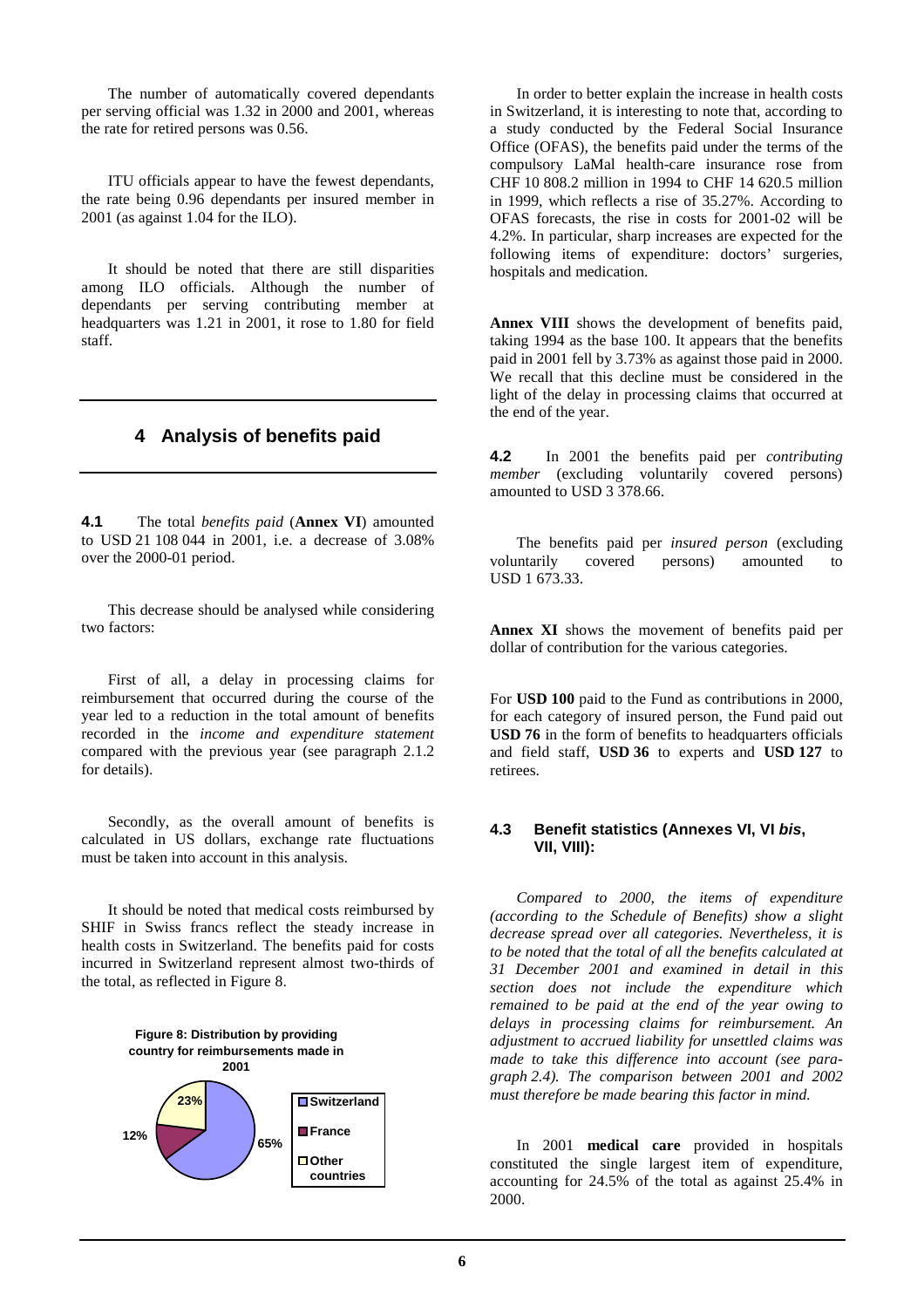**Doctors' fees** constituted the second largest item of expenditure, amounting to 18.68% of the total in 2001 as against 19.53% in 2000.

 The third largest item of Fund expenditure was **dental care**, amounting to 12.7% of the total in 2001 as against 12.6% in 2000, followed closely by **medication** – 12.4% of the total in 2001, as against 12.5% in 2000.

**4.4** The various expenditure items in **Annexes VI to VIII** are presented as per type of reimbursable benefits pursuant to the SHIF Schedule of Benefits.

 For a more global analysis, it is necessary to group all the relevant codes into three main categories, namely **in-patient care**, **out-patient care** and **dental care**.

**4.5** The **in-patient category** (also known as institutional care) comprises the benefits for all types of institutional care.

 This relates in particular to hospitalization for treatment, examination or diagnosis, long-term nursing care, post-operative convalescence and cures, including accommodation and medical care.

 Inpatient care accounted for USD 7 894 211 in 2001, amounting to **37.4%** of total expenditure in 2001.

 Expenditure should be analysed on the basis of the last five years and on average expenditure per contributing member (**Annex VI** *bis*). Using this figure, expenditure trends can be related to variations in the number of insured persons.

**Annex VI** *bis* shows a decline in the category of inpatient care of 2.3% between 1997 and 2001.

 The sharpest *relative* decrease related to public wards at global fees (–40.88%). In the same period, the most significant increase was that of in-patient medical care, *the Fund's largest item of expenditure*, which rose by 19.59%.

 It is to be noted that, on the basis of the distribution of benefits in relation to total expenditure, the percentage of in-patient medical care rose from 22.63% in 1997 to 24.5% in 2001.

**4.6** The **out-patient category** comprises doctors' services, psychiatry and psychoanalysis, medical imagery, laboratory tests, prescribed medications, physiotherapy and nursing care at home.

*Out-patient care constitutes the largest category of expenditure*. In absolute terms, these costs stood at USD 8 638 756 in 2001. The overall increase in total expenditure on this type of care fell by 5.23% compared to 2000, accounting for **40.9%** of Fund expenditure in 2001.

 The largest single item in this category is still *'doctors' fees' (including psychiatry and psychotherapy)*, accounting for **20.4%** of the total in 2001. The second largest item was that of prescribed medications, amounting to **12.4%** of the total in 2001.

 Taking the figures given in **Annex VI** *bis* as a basis, one notes that there was only one increase in the period from 1997 to 2001, namely prescribed medication (+8.3%). Nevertheless, this item fell by 4.8% compared with 2000.

**4.7 Dental care**, which constitutes the third category, represented **12.7%** of total costs in 2001, showing a slight decrease compared to 2000. Benefits paid for care provided by dentists but considered to concern cases of ordinary illness (as set out in the administrative rule relating to code 4) are not included in these figures. In the period from 1997 to 2001, the level of expenditure on dental care in relation to overall Fund expenditure remained practically unchanged at between 12 and 13%. This trend is due to the fact that the maximum ceiling for the reimbursement of dental care remained unchanged until the entry into force of the new Schedule of Benefits on 1 January 2001.

**4.8 Other benefits**: in relation to 2000, there were no increases in this category. Taking the data in **Annex VI** *bis* as a basis, two increases can be seen between 1997 and 2001: that relating to optical appliances/frames (+7.83%) and that relating to other appliances  $(+13.6\%)$ .

**4.9** The relative share of the three major categories (in-patient care, out-patient care and dental care) is given in Figure 9, which shows the respective expenditure on these three categories since 1997.



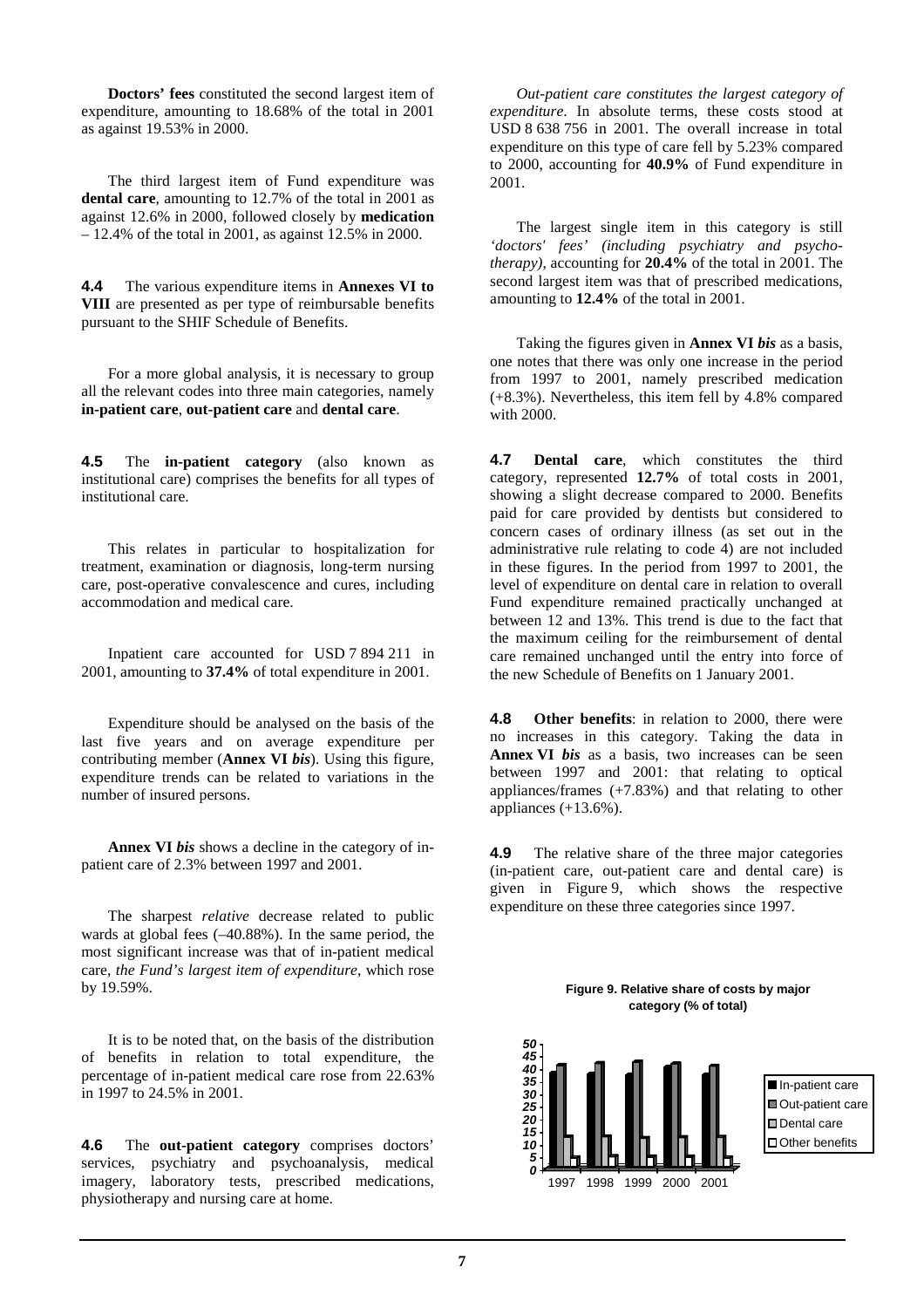#### **4.10 Supplementary benefits**

 Recognizing that the amount payable by the contributing member may become considerable in cases of high medical expenses, the Fund pays an additional benefit to members who have incurred expenditure above a certain threshold in the previous calendar year. This threshold is set at USD 10 000 per family per year, representing a co-payment of USD 2 000 (20% of USD 10 000) per family per year.

 A lower threshold of USD 3 000 (representing a copayment of USD 600 per family per year) is applied to local staff except in Europe, the United States, Canada and Japan. This threshold is also applied to retired local staff.

 Supplementary benefit takes the form of the reimbursement of 15% (additional to the 80% already reimbursed) of bills above the threshold (thus bringing the effective reimbursement level of such bills to 95%).

 In the past, the expenses accrued during a calendar year above the threshold that gave entitlement to supplementary benefits were not paid until the end of that calendar year. Since 1999, with the introduction of the HIIS system, these benefits have been paid automatically to every insured person as soon as the threshold is reached.

 The amount of supplementary benefits paid has experienced a net increase during the past two years, 59% in 2000 and 6% in 2001.

**4.11 Annex IX** gives the details of the number of recipients in recent years, by category. In 2001, supplementary benefits were paid to 533 members. In 2000, there were 662 such beneficiaries. The average amount paid was USD 1 769.75 in 2001 as against USD 1 341.71 in 2000.





 Figure 10 shows the total amount of supplementary benefits and the number of recipients in the period from 1997 to 2001.

**4.12** In the course of the year under review, no families sustained medical expenses exceeding the Fund's **annual maximum liability**, set at USD 150 000 (see **Annex X**).

 For some cases involving high medical costs seen in the headquarters region, the SHIF Executive Secretariat conducted negotiations with the care providers in order to avoid any form of abuse vis-à-vis the insured persons concerned.

# **5 Administration**

#### **5.1 Prospects and trends of the Fund**

 With regard to the *economic and demographic developments*, the analysis contained in the previous report calls for the following additional remarks:

- **Health-care costs** continue to increase in all countries. In Switzerland (where most members of the Fund live) there have been particularly sharp increases over the past two years, which have led to a steep rise in the contributions applied by the Swiss health insurance systems. According to OFAS, premiums rose 9.7% between 2001 and 2002.
- SHIF **contribution rates** have not been amended since January 1990. Nevertheless, the general increase in costs has also affected SHIF's finances. Whereas, in 1998 and 1999, the Fund saw a surplus in the contributions received/benefits paid ratio, this ratio has changed considerably in the past two years. At present, the Fund's financial stability has been maintained as a result of investment income. Corrective measures may, however, prove to be necessary in the longer term.
- An **actuarial** review currently under way will provide the basis for a more in-depth and up-to-date analysis of prospects in the coming years.

 With regard to *investments*, the Fund follows a "safety first" policy with the aim of achieving the maximum long-term performance.

 In 2001, the Management Committee, in consultation with the ILO Financial Services Department, reviewed the guidelines concerning investments taking due account of portfolio performance. Furthermore, consideration was given to the possibility of reducing the level of short-term investments managed by ILO and increasing the externally managed portfolios.

#### **5.2 Fund Secretariat**

 Mr Yannick D'Haene, Executive Secretary since April 1999, took up a new position with the International Social Security Association.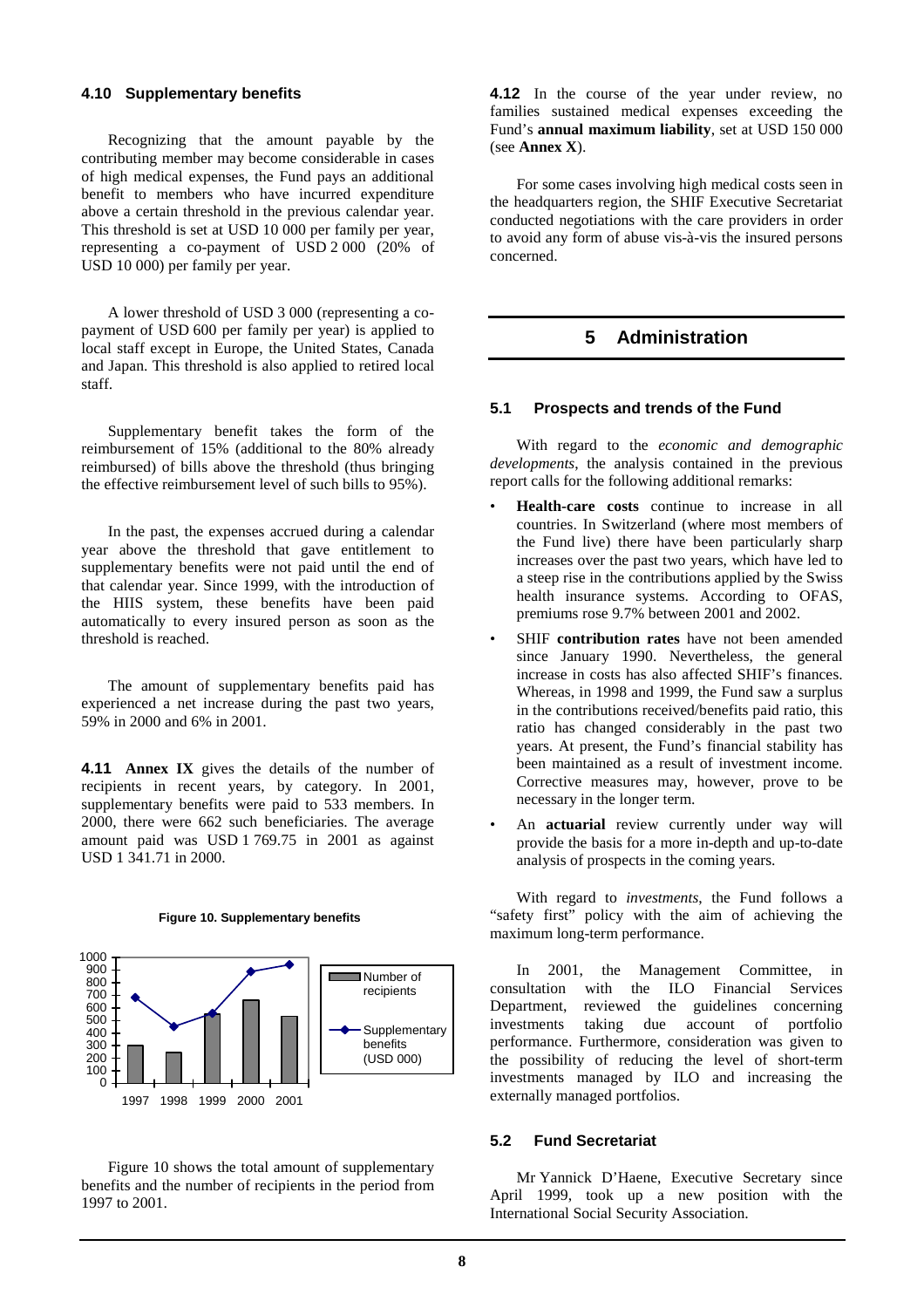Nevertheless, he continued in his position as Executive Secretary of SHIF until the end of the year. Following his departure, a procedure was implemented to recruit a new Executive Secretary. In the meantime, Mr Satoru Tabusa (ILO Human Resources Development Department) was appointed acting Executive Secretary of SHIF.

#### **5.2.1 Operation of the Secretariat**

*The processing of claims for reimbursement was up to date overall during the year under consideration until the month of September.* 

 From then on, the **ILO** reimbursement unit recorded a certain delay associated with a post vacancy. Measures were taken to find a replacement. However, the large number of reimbursement claims received by SHIF at the end of the year led to an accumulation of the backlog.

 As regards **ITU**, the unit responsible for processing reimbursement claims was up to date overall during the period under consideration.

 From a quantitative point of view, the number of claims is increasing, with 48 315 claims having been processed for all the categories of insured persons combined (ILO-ITU-TURIN) as against 43 322 in 2000 and 41 580 in 1999.

 Figure 11 represents the number of claims processed during the last four years by the three different units: ILO (headquarters), ILO (Turin) and ITU.

#### **Figure 11. Number of reimbursement claims processed by the Secretariat**



 The increase in the number of reimbursement claims is due to the entry into force of the new Schedule of Benefits. Following this change, the processing of reimbursement claims had to be carried out using two systems (reimbursement conditions valid until 31 December 2000 and conditions valid as from 1 January 2001). This procedure therefore increased the overall number of claims recorded in the system.

## **5.2.2 Work programme**

 At the end of 2001, a large portion of the actions included in the work programme adopted by the Management Committee for 1999-2001 had been implemented according to the schedule timetable.

This was the case for:

- the operational implementation of the new Schedule of Benefits
- the new edition of the Regulations of the Fund
- the updating of the Fund's website and the periodic publication of an information letter for members (SHIF Newsletter)
- the follow-up to the report submitted in 1997 by the Internal Auditor
- the implementation of a procedure to recover benefits paid when a third party is considered to be responsible for the illness or accident
- the measures taken to develop a strategy to control health care expenditure.

 During the year in question, the Management Committee set up a working group to study concrete measures to contain health care expenditure.

 Following the recommendations made by this working group, SHIF adopted the following measures:

#### *Agreements with health-care providers*

- Agreements including preferential terms for SHIF members and their families have been concluded with several pharmacies in and around Geneva. These agreements have been adapted to the new pricing system for medication purchased in Switzerland that came into force in July.
- The agreement reached with Sitex SA concerning home medical care in the Geneva area was renewed.
- Negotiations were undertaken to renew the conditions of the agreement with the Hôpital de la Tour in Geneva.
- Measures were taken to examine the possibility of concluding agreements with the principal healthcare providers in the field.

## *Cost of medication*

- Efforts have been made to obtain reductions on the cost of prescribed medication, particularly in the new Swiss pricing system (in particular the elimination of the "patient charge").
- Furthermore, the Standing Subcommittee of the Management Committee began a revision of the non-exhaustive list of reimbursable medication for which provision is made in the Schedule of Benefits to make it more specific and consistent with the conditions applied by the health funds of other organizations of the UN common system.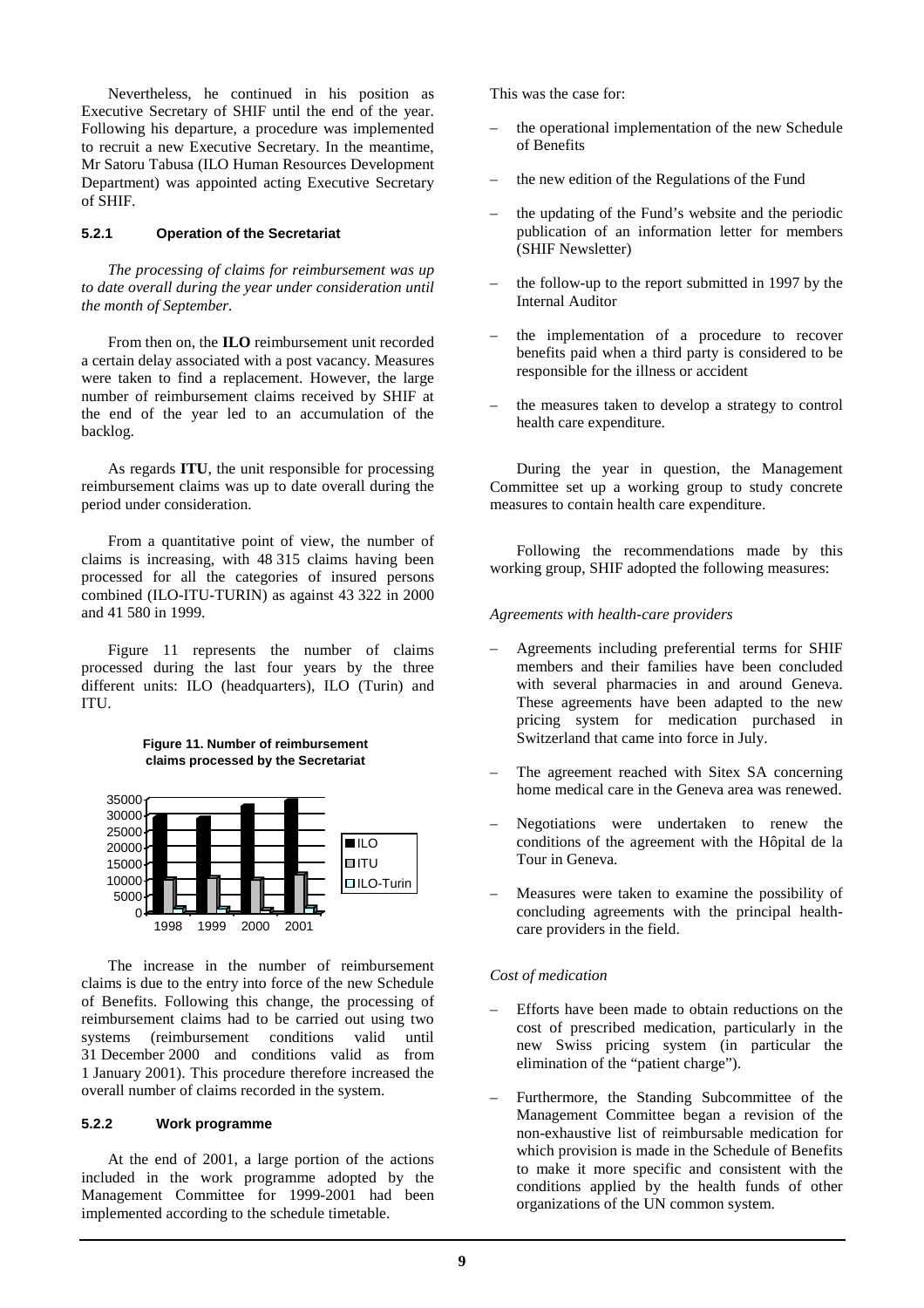#### *Appointment of a Medical Controller*

– A Medical Controller was appointed by the Secretariat in accordance with the Management Committee to help the Medical Adviser with the analysis of reimbursement claims that require special attention to decide conditions of reimbursement. The Medical Controller acts under the medical responsibility of the SHIF Medical Adviser (namely the Director of the Joint Medical Service assisted by his ILO and ITU representatives).

 At the end of the year in question, the Management Committee adopted an updated work programme for 2001-03.

 This new programme takes up the four major fields of action established in the 1999-2001 work programme.

 The text of this updated programme is contained in **Annex XII**.

#### **5.2.3 Entry into force of the new Schedule of Benefits**

 Following the amendments made to the Regulations and Administrative Rules approved by the Management Committee and confirmed by a vote by insured members, the new Schedule of Benefits came into force on 1 January 2001.

 All the codes relating to reimbursable benefits were changed and the new text was distributed to all insured members.

 The most significant changes concern in particular the benefits relating to functional rehabilitation treatment, hospital stays, psychiatric treatment and longterm nursing care.

#### **5.2.4 Development of the new computer system (HIIS)**

 After many years of preparation and research, the changeover from the old IBM computer system to a new model (HIIS – Health Insurance Information System) took place on 6 April 1999.

 In 2001, as in 2000, efforts essentially consisted of developing the system's potential, particularly in respect of dealing with advances and the transmission of data to the Turin Centre.

 At the end of the year, changes were made to prepare the HIIS system for the transition to the single European currency (euro).

 Furthermore, improvements have been made in integrating the system with other sources of information. This is the case in particular for:

- The development of the Pre-HIIS software, making it possible to integrate into HIIS the administrative details recorded by the computer system of the Personnel Information and Payroll System (PERSIS) in order to facilitate the membership procedure and its follow-up.
- The conception and development of an HIIS application for the integrated management of the memberships of retired insured members (system for deducting contributions from pensions paid by the UNJSPF in New York, automatic electronic messages, editing of reports, etc.).
- The systematic registration of reports concerning the data necessary for the actuarial review and the development of new indices divided by year.

 These measures contributed to an overall improvement in the performance of HIIS and, as a result, in the quality of work of its users.

## **5.2.5 The Fund's website**

 In October 2001, a new Fund website was designed to permit more practical consultation by both serving and retired members.

 The site is available in three languages on the ILO public Internet site at the following address:

 English: http://www.ilo.org/public/english/bureau/ pers/shif/index.htm

 French: http://www.ilo.org/public/french/bureau/ pers/shif/index.htm

 Spanish: http://www.ilo.org/public/spanish/bureau/ pers/shif/index.htm

 The ILO and ITU Intranet sites will also contain a direct link to the new SHIF site through the Human Resources Department page.

# **6 Special cases**

**6.1** Special cases correspond to situations which require interpretation and application of the Regulations and Administrative Rules, or which call for exceptions thereto, in accordance with Articles 1.7 or 2.2(3). They are studied by the Standing Subcommittee, which submits an annual report to the Management Committee concerning the decisions taken (*SHIF Case Law Database*). The Standing Subcommittee dealt with 23 special cases in 2001.

**6.2** The following cases are worth highlighting in view of their general applicability:

(a) In 2000, three insured members submitted bills from various medical establishments exceeding the annual maximum liability authorized under article 2.6 of the Administrative Rules. The three cases were therefore referred to the Committee. The Fund is not required to pay any further benefits